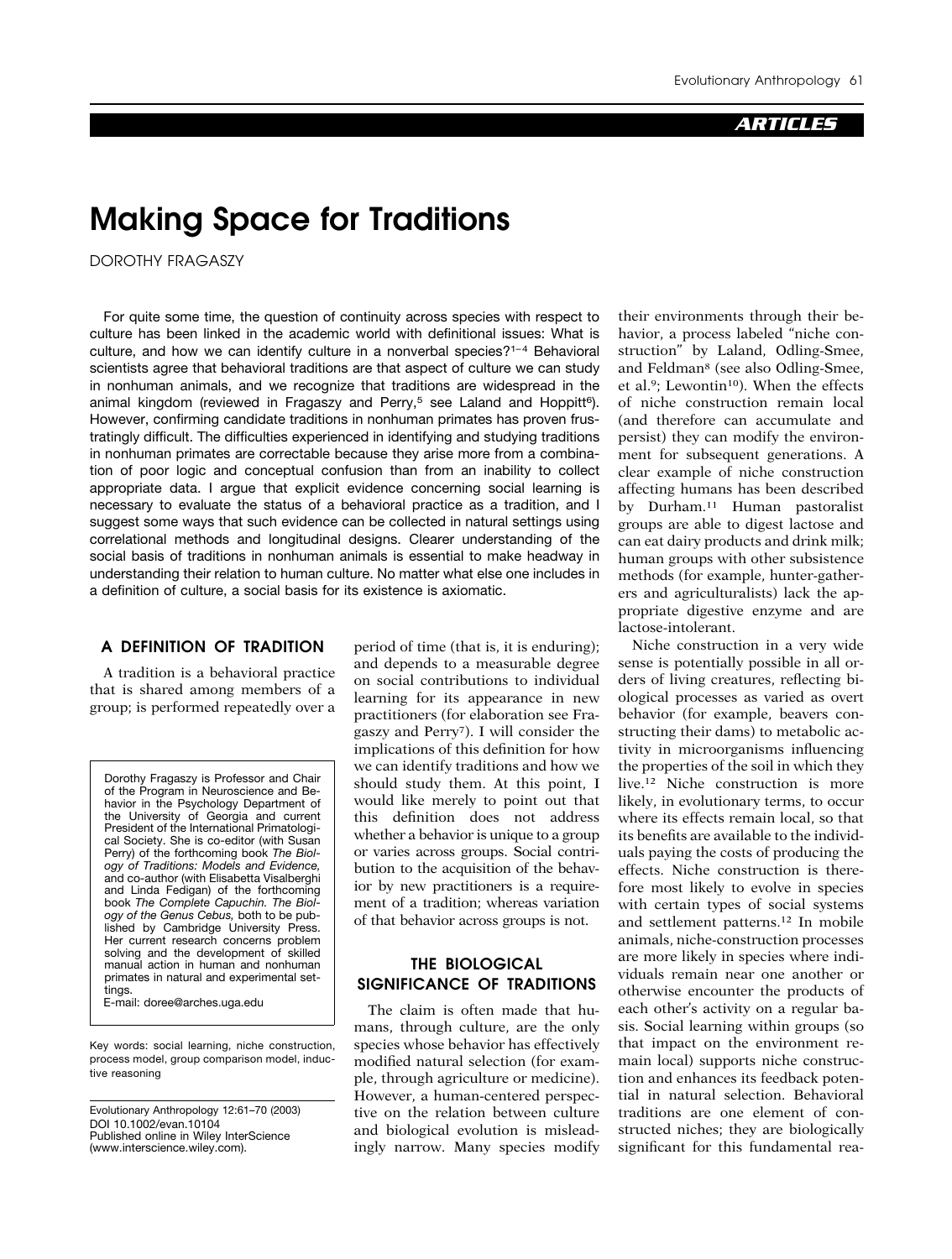son. Alvard<sup>13</sup> makes the same point about human cultures, but it is important to recognize that this point applies to nonhuman species as well.

Traditions may support the maintenance of mundane but adaptive practices (such as using certain travel routes) among members of a living group. They may also result in the spread of a new practice. Both the continuation of familiar practices and the dissemination of new practices are biologically important, but behavioral innovations have generated more scientific interest among those who are interested in traditions. One reason for this bias is that investigators thought that we could evaluate the likelihood that a tradition is developing by examining the pattern of dissemination, or the "diffusion curve." This, however, is not the best reason to be interested in innovations. As Laland and Kendall<sup>14</sup> note, "It would certainly be terrific if social learning of a trait within a particular ecological context carried with it a signature pattern of diffusion that could be easily distinguished, and this would throw a new light on field data for the spread of innovations, such as potato washing in macaques. Unfortunately, this discussion has been carried out from a position of almost total ignorance of what patterns might be predicted if particular learning processes are operating. Most strikingly, there has been little consideration given as to what kind of diffusion curve might be expected when exclusively asocial learning processes are in operating in a population. . . . In our judgment reasoning as to the nature of the learning processes underlying the diffusion of an innovation on the basis of the shape of its diffusion curve is premature in the absence of a truly satisfactory body of theory that makes detailed predictions based on an extensive modeling of the relevant processes. The suggestion that asocial learning is likely to lead to linear increase over time and social learning to acceleratory or sigmoidal diffusion should now be regarded as discredited."

We may still be especially interested in the diffusion of innovations within social groups or populations because they provide a substantial fitness benefit (as using tools to open Neesia fruits may do for orangutans<sup>15</sup>) and because they afford an opportunity to watch individuals acquire a new practice, but we cannot evaluate the social contribution to the diffusion of a new behavior solely by the shape of the diffusion curve. We need to look more closely at the individuals that are performing the behaviors to make a determination about the contribution of social context to the diffusion of any behavior.

**We may still be especially interested in the diffusion of innovations within social groups or populations because they provide a substantial fitness benefit (as using tools to open Neesia fruits may do for orangutans) and because they afford an opportunity to watch individuals acquire a new practice, but we cannot evaluate the social contribution to the diffusion of a new behavior solely by the shape of the diffusion curve.**

## **WHAT IS SOCIAL LEARNING?**

Traditions reflect social contributions to individual learning. In accord with the literature in this field, we use "social learning" to refer to the process in which social context contributes to skill development. We must recognize that social learning is defined by the context of learning, not by a distinctive process or a distinctive neural structure.16 A more accurate but less convenient term for the phenomenon is "socially-biased learning." Hereafter I use these terms interchangeably. The field of animal behavior sports a large and growing literature on social learning. For example, the issue of Animal Behaviour that arrived as I was writing this article (June 2002; volume 63, number 6) contains four articles on social learning by rats, whales, song sparrows, and domestic chickens. It seems to me, social learning currently garners approximately as much attention from the animal behavior community as do the issues of mate choice, foraging strategy, or dispersal mechanisms.

Many contemporary treatments of social learning involve an implicit assumption that such learning occurs through the transfer of information from one individual to another. An alternative view, well represented in contemporary anthropology and psychology, considers cognition as the process of organizing and maintaining streams of activity.17–20 In this view, activities of organisms are always grounded in ongoing engagement with the environment. All experience occurs in a background of meaning. That meaning is a composite of social as well as asocial elements and encompasses the current emotional and motivational state of the individual.21 In this framework, there is no possibility to separate "social" from "asocial" learning in terms of the processes occurring within the individual. Rather, social and asocial learning differ in the external context in which learning occurs.16,22 In this view, it is more useful to speak of social learning as influence on action than to speak of it as transmission of particulate, abstract, or representational knowledge from one individual to another. Social learning and traditions across species comes from the depth of meaning afforded by the social component of the environment, which affects the likelihood that individuals will generate similar practices from learning in the presence of others (see Matsuzawa and coworkers<sup>23</sup> for a convergent view). The particular mechanism of social influence is less important here than the likelihood that one individual affects the activity of another.24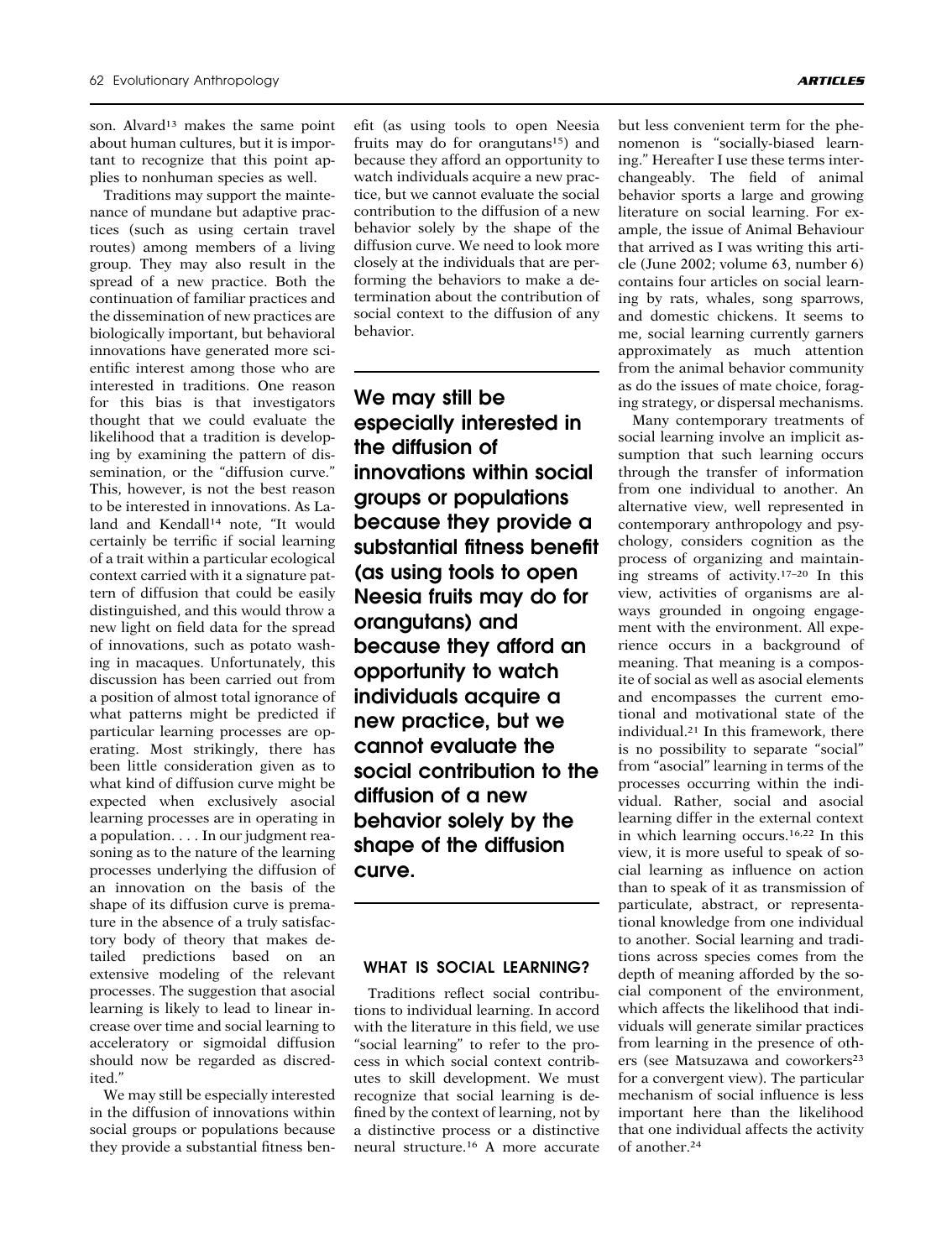How does this happen? A social partner alters the experience of the learner compared to experience without the social partner.25 The trajectory of action and perception through time is different in social versus nonsocial conditions. This could arise because social partners generate particular experiences for others—they are animate, active agents, and they produce behaviors that are particularly salient to conspecifics. Learners may attend preferentially to conspecifics, and may be predisposed to respond in particular ways to particular "signals" the conspecifics generate or behaviors in which certain individuals engage. This notion seems relevant to many proposed mechanisms of social learning, including those grounded in information-processing language and those grounded in Pavlovian conditioning.16,26,27 The added experimental aspect arising from social context can channel and scaffold individual efforts to acquire expertise. Social context constitutes a means of focusing behavior more effectively or differently than would have occurred in an asocial context.

Sometimes quantitative modelers make an assumption that socially biased learning is distinctive from individual learning in function or in response to natural selection, but this is merely a convenient assumption used to explore the evolutionary consequences of different organizations of learning.28,29 There is no competition within the individual between reliance on social learning and reliance on individual learning; they are not different things. Social learning is merely learning that is influenced by social context.

Most often we think of traditions in nonhuman primates in relation to technical skills—foraging techniques, for example, as in the classic example of the Japanese macaques at Koshima starting to wash sweet potatoes in the ocean nearly fifty years ago.30 But as Perry and Manson<sup>31</sup> and Laland and Hoppitt<sup>6</sup> point out, social learning can produce other kinds of traditions as well, and these also deserve our attention. For example, a broad definition of social learning encompasses one individual learning about the world from simply accompanying another.

When a naïve individual accompanies its social group on travels through the home range, it can learn the locations of resources and habitual paths among them, as guppies (*Poecilia reticulata*) and French grunts (*Haemulon* sp., a coral-reef fish) do.32–34 The behavior of the others allows (or even leads) the learner to generate experiences and encounter resources it would not otherwise. By so doing, the others enable the learner to learn ways of behaving, such as using particular paths from place to place, more quickly than it would learn on its own.

A broad definition of social learning also covers the acquisition of social skills that involve direct interaction with partners. Individuals can learn

**There is no competition within the individual between reliance on social learning and reliance on individual learning; they are not different things. Social learning is merely learning that is influenced by social context.**

specific, and sometimes idiosyncratic modes of interacting with others (such as the conventional affiliative behaviors in white-faced capuchin monkeys described by Perry and Manson<sup>31</sup> and Perry and coworkers.<sup>35</sup>) When the behaviors acquired through direct interaction are typical of the species, we describe this learning process as socialization.36 When the behaviors are idiosyncratic to a dyad or a group, we describe the process as conventionalization.37 Some authors prefer to incorporate additional strictures to this very general definition, specifically to rule out as social learning the behavioral changes that accompany, for example, direct social interactions, such as displaying submission to a more dominant individual or coordinated sequences of social interaction during courtship.38 Perhaps we will eventually develop phrases to distinguish these various settings for social learning—one to refer to social learning that is directly dependent on another's actions, but not interactive (that is, learning from demonstrations), another for social learning that is dependent on direct interaction between participants, and another for social learning arising through passive exposure merely from accompanying others. The broadest definition includes all the ways that animals can develop shared behaviors that depend in some way upon the social context for their repeated generation.

## **A PROCESS MODEL OF TRADITION**

Recall the definition of a tradition given earlier: a behavioral practice that is shared among members of a group, enduring, and depends to a measurable degree on social contributions to learning for its appearance in new practitioners. All three of these properties are scalar, not categorical. Prototypically, a tradition is shared among most or all members of a group (Tomasello's39 dimension of universality), although it could be maintained by just one dyad or just one class of individuals (for example, members of one matriline or only juvenile females). The extent to which social influence affects the generation of shared practice can vary, however, and this definition does not specify what extent of shared practice reflects social influence. Similarly, how long a behavioral practice must persist to qualify as "enduring" is a matter of debate. Some theorists acknowledge ephemeral traditions (shared behavior practices lasting a few days to a few months) in humans as well as other species3,6,8,31,35,40; others restrict the term to behaviors that persist across generations.2,41–43 In short, a shared practice can persist for days to the remainder of an individual's life, the shared behavior can be evident in as few as two individuals to an entire group, and the extent to which social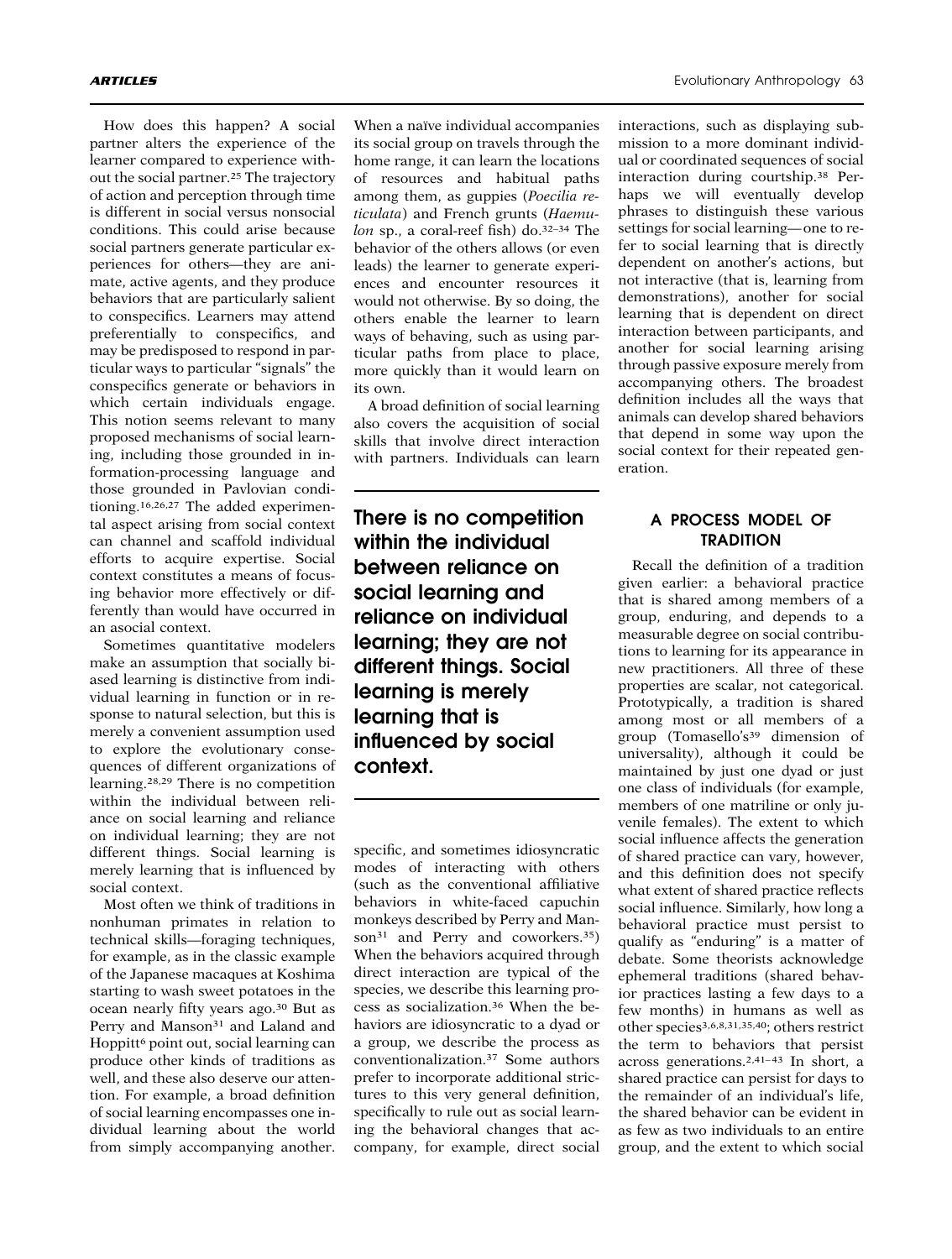influences affect the generation of the practice in new individuals can vary from minimally helpful to absolutely necessary.

In this view, traditions can vary along three orthogonal dimensions: duration, distribution, and extent of contribution of social influences to the expression of the behavior across individuals within a group. Traditions can thus be conceived as occurring within a "tradition space," as illustrated in Figure 1 and labeled the "process model," to emphasize that traditions are identified according to properties of behavior observed over time within a group. Here the three orthogonal dimensions are represented as *X*, *Y*, and *Z* axes. Now traditions can be seen as falling along a scale in each dimension. Behaviors that are long-lasting, are present in most or all members of a group, and are strongly dependent on social influences for their generation in new practitioners occupy one quadrant of this space (as in Panel A). Behaviors meeting these criteria fall clearly within the common meaning of the term "tradition." How far down or out from this space can we go and still identify a behavioral practice as "tradition"? To give three examples, what about behaviors that are relatively ephemeral but widespread and highly dependent on social influences behaviors we might designate "fads" (depicted in Panel B)? Or behaviors that are long-lasting and widespread within a group, but are not strongly dependent on social influences (in other words, are often independently generated, as depicted in Panel C)? Or behaviors that are clearly dependent on social influences for their generation, but appear only in a few individuals within a group (depicted in Panel D)? Of these latter cases, can we call all three traditions? Do we need to subdivide this concept to do justice to these three dimensions? I think it is too soon to say.

## **ANOTHER MODEL OF "TRADITION SPACE" AND ITS PROBLEMS**

The process model is at variance with the usual way field observers have approached the problem of identifying candidate traditions. Most discussions in the contemporary literature on traditions or culture in nonhuman animals, particularly primates, are grounded in a comparison of a completely different set of attributes, namely the degree of similarity of the behaviors seen in different social groups; the (usually hypothetical) degree of genetic and behavioral exchange among members of different groups; and the extent of environmental similarity across sites inhabited by different groups. I refer to this paradigm as the group-comparison model of traditions. The argument goes like this:

1. Group *X* and Group *Y* are currently or were until very recently members of a single breeding population (that is, "genetically similar").

2. Group *X* performs an action in

... **traditions can vary along three orthogonal dimensions: duration, distribution, and extent of contribution of social influences to the expression of the behavior across individuals within a group. Traditions can thus be conceived as occurring within a "tradition space,"** ...

one form and Group *Y* either does not perform it or performs it in a distinctively different form.

3. No obvious environmental difference limits the two groups from exhibiting the same form of the behavior.

This model relies on characteristics unrelated to an essential feature of traditions. Their dependence on social context for acquisition by new practitioners of the behavior in question. However, this is the model that underlies, for example, the listing of behavioral variations as cultural traits in chimpanzees studied at different field sites published by a consortium of field observers4,43 or the compendium of behavioral variations seen in cetaceans published by Rendell and Whitehead.44 McGrew2 suggests that field primatologists in particular adopt this approach because their subjects of study are too long-lived to adopt an ontogenetic, or process, approach. To be sure, all those interested in traditions are concerned with their social foundations. Still, many researchers accept the group-comparison model to some extent as a practical alternative to the process model.

The problem with the group-comparison approach is that comparisons of extant behaviors, no matter how different the behaviors appear across groups, no matter how similar the environments, or how similar in genetic makeup the populations, are never sufficient to resolve whether any behavior is traditional in a particular group. A tradition is not confirmed until one can show that social learning contributes to the generation of a practice in new practitioners. The group-comparison data only suggest that some behaviors are likely to be acquired in part through social learning. However, traditions are not limited to behaviors that vary across groups, and we may be seriously limiting our search by looking only at such behaviors.15,45 Huffman and Hirata<sup>46</sup> illustrate the problem in their discussion of the repeated separate developments of stone-rubbing traditions observed in free-living groups of Japanese macaques living in isolation from one another.

The group-comparison model of traditions is illustrated in Figure 2 as a three-dimensional space, where the axes are degree of phylogenetic relatedness (genetic similarity), degree of behavioral similarity, and degree of environmental or ecological similarity. Here, the similarity between two or more groups is measured at one point in time or over an extended period. The small ball shows the ideal situation for identifying a candidate tradition according to this conception: Two groups are highly related phylogenetically (indeed, are members of a single breeding population) and inhabit similar microhabitats, but they vary distinctly in the form of behavior *X*. Often the behavior pattern is widely evident in each popu-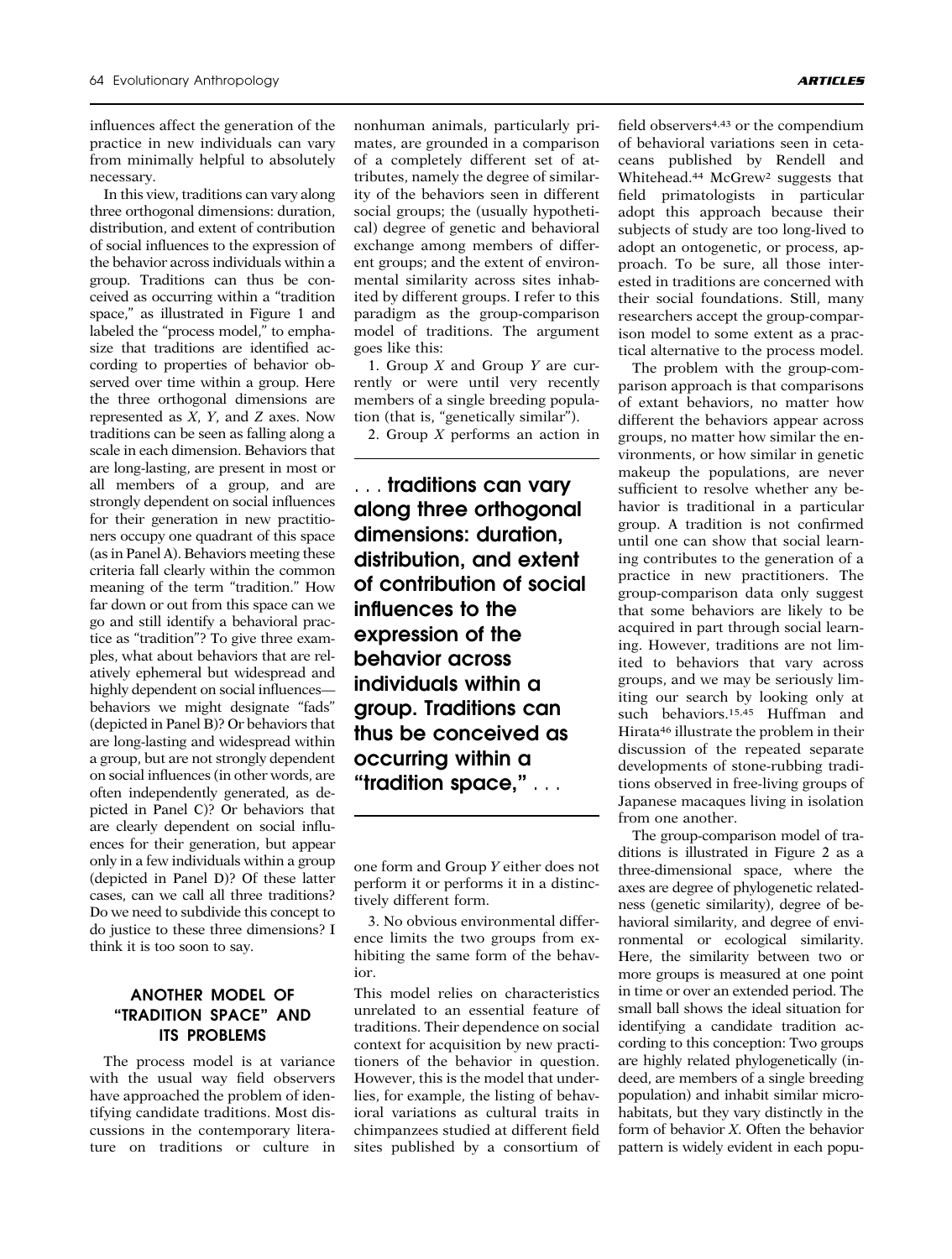

Figure 1. The process model of tradition conceived as a three-dimensional space. The defining axes are the duration of the behavior within the group (X axis), the proportion of the population displaying the behavior at any one time (Y axis), and the contribution of social context to the acquisition of the behavior by new practitioners (Z axis). Any distinctive behavior can, in principle, be placed in a unique location in this space. Panel A: A prototypical tradition which is a behavior that is long-enduring, evident in most members of the group, and largely dependent on social context for its acquisition. Panels B–D: More problematic cases, where the behavior is evident only for a short time (B), social context provides a measurable but small contribution to the generation of the practice (C), or only a small proportion of the population exhibits the behavior (D). Reprinted from Fragaszy and Perry (2003). Reprinted with permission of Cambridge University Press.

lation, and there is usually an attempt to verify longevity of the pattern. However, most often there is no evidence bearing on the ontogeny of the behavior in new practitioners. This model, however, does not get at the essence of what a tradition is—a behavior pattern shared among members of a group that depends to a measurable degree on social contributions to the generation of the behavior in new practitioners. The model identifies one possible outcome of the process, which is behavioral differences between groups. Unfortunately, other processes besides social learning can lead to the same outcome, and this model cannot discriminate between false positives (behavioral differences that are dependent on asocial factors and independent of socially aided learning) and true traditions. As noted, it is also prone to false negatives because it cannot identify behaviors that are dependent on socially aided learning but are similar across groups.

The large ball in Figure 2 illustrates a common and visibly problematic situation. In this case, groups are judged to be somewhat differentiated genetically, to live in somewhat varying habitats, and to exhibit some degree of behavioral variation. What can this model now predict about the likelihood that the variations between the groups in behavior *X* are supported by social learning? It cannot speak to this issue at all. It is important to note that drawing a conclusion from this model in this situation is no more problematic, on logical grounds, than drawing conclusions in what is considered the ideal situation, indicated by the small ball.

From a developmental (epigenetic) perspective, the group-comparison model suffers from the flawed assumption that genetic and environmental differences can replace social learning as explanations for observed differences. From an epigenetic point of view, these are independent levels of explanation.47–49 Genetic and environmental circumstances surely affect behavior, and they do so by influencing development, not by acting outside of development. Positing genetic and environmental influences on behavior in no way removes the requirement for a developmental understanding of behavior. It simply acknowledges that development occurs within a particular context.

The group-comparison model suffers from additional flaws. Given that social learning may work together with the factors that the group-comparison model would consider plausible alternative factors (for example, ecological variation), this model works against confirmation that any behavior is a tradition (see Dewar<sup>45</sup> for elaboration of this problem). Moreover, this model does not provide insight into how a tradition is maintained or in what ways it is dynamic.6,14,31 In short, the groupcomparison model is afflicted by so many serious shortcomings of logic and scope that it is hard to find much in it worth retaining.

I believe that the inadequacies of the group-comparison model are partially responsible for the frustrations that many have expressed with the task of trying to confirm that behaviors of particular interest are or are not traditions, and the equal frustration of those who see claims of tradition as over-rated. As the model is logically inadequate, the claim for tradition that it can muster is necessarily weak. But is this unsatisfac-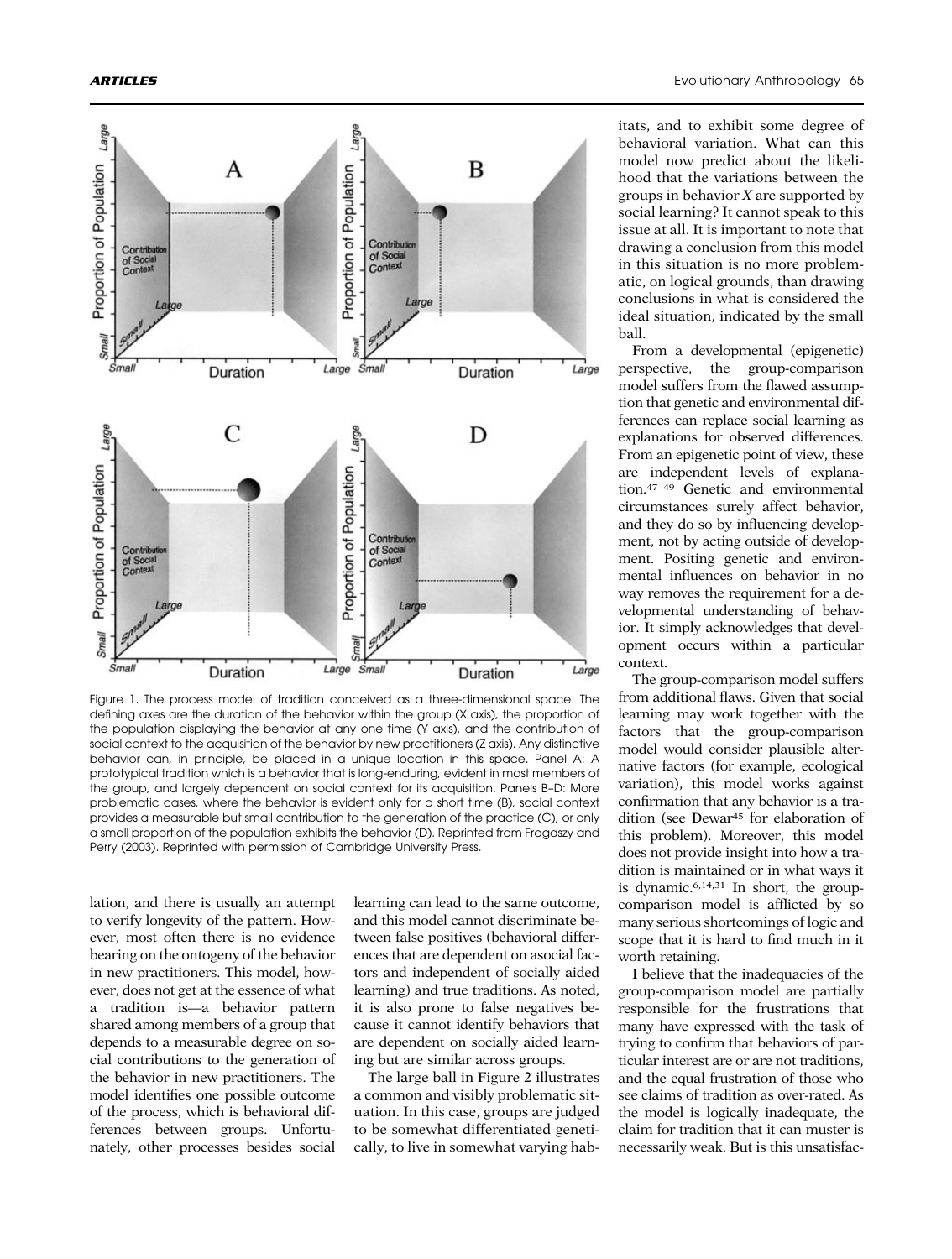

Figure 2. The group-comparison model of tradition conceived as a three-dimensional space. The location in space here defines the relation between two or more groups: the degree of similarity for the behavior of interest (X axis), the degree of genetic similarity for the groups under comparison (Y axis), and the degree of environmental similarity for the groups under comparison (Z axis). The small ball indicates a case that would be identified as a strong candidate for the label "traditional": A behavior that shows strong differences across genetically similar groups living in similar environments. The larger ball illustrates a more problematic case: A behavior that is moderately different in groups with moderately different gene pools and that live in moderately different environments. Reprinted from Fragaszy and Perry (2003). Reprinted with permission of Cambridge University Press.

tory state of affairs necessary? I don't believe so. The process model of traditions does not suffer from these flaws, and we can indeed collect evidence from both field and laboratory that can be addressed with that model. Next, I consider what kinds of evidence we should be collecting that can bear more deeply on the question of whether a particular behavior in a nonhuman species is a tradition and how it is acquired by new practitioners.

## **METHODS TO STUDY TRADITIONS**

## **Causal Inference**

John Stuart Mill50 laid out four methods of inductive reasoning using comparative evidence: Agreement, Disagreement, Residues, and Concomitant Variation (summarized by MacLarnon<sup>51</sup>). The first two methods rest on the principles that by comparing two instances in which a phenomenon occurs and the comparison groups have only one element in *common* (Agreement) or comparing two instances in which a phenomenon occurs in one group but not in another and only one element is *different* between the comparison groups (Disagreement) we can conclude that a causal relationship, or an enabling relationship, exists between a certain condition and the phenomenon under study. The Method of Disagreement is the familiar logic of experimental design, where one independent variable is manipulated to determine its effect on one or more dependent variables, holding other independent variables constant. Combining these two methods produces the Joint Method of Agreement and Difference, wherein if both a set of dissimilar circumstances save one element *X* (Agreement) and a set of similar circumstances save the same element *X* (Disagreement) show the expected relation of presence and

... **field observers can document social contexts in which behaviors occur, changes over time in individual performance, and intragroup variation in behavior at a particular time; they also can seek comparable evidence about specific practices in other groups of the same species or related species. All of these kinds of evidence are useful to establish that social context aids a member of a group to acquire a behavior that others in the same group also perform.**

absence of phenomenon *P*, we can draw a strong conclusion about the necessity of element *X* to the occurrence of phenomenon *P*.

#### **Correlation**

Phenomena in the natural world rarely lend themselves to the strict standards of evidence required by either the Methods of Agreement or Dis-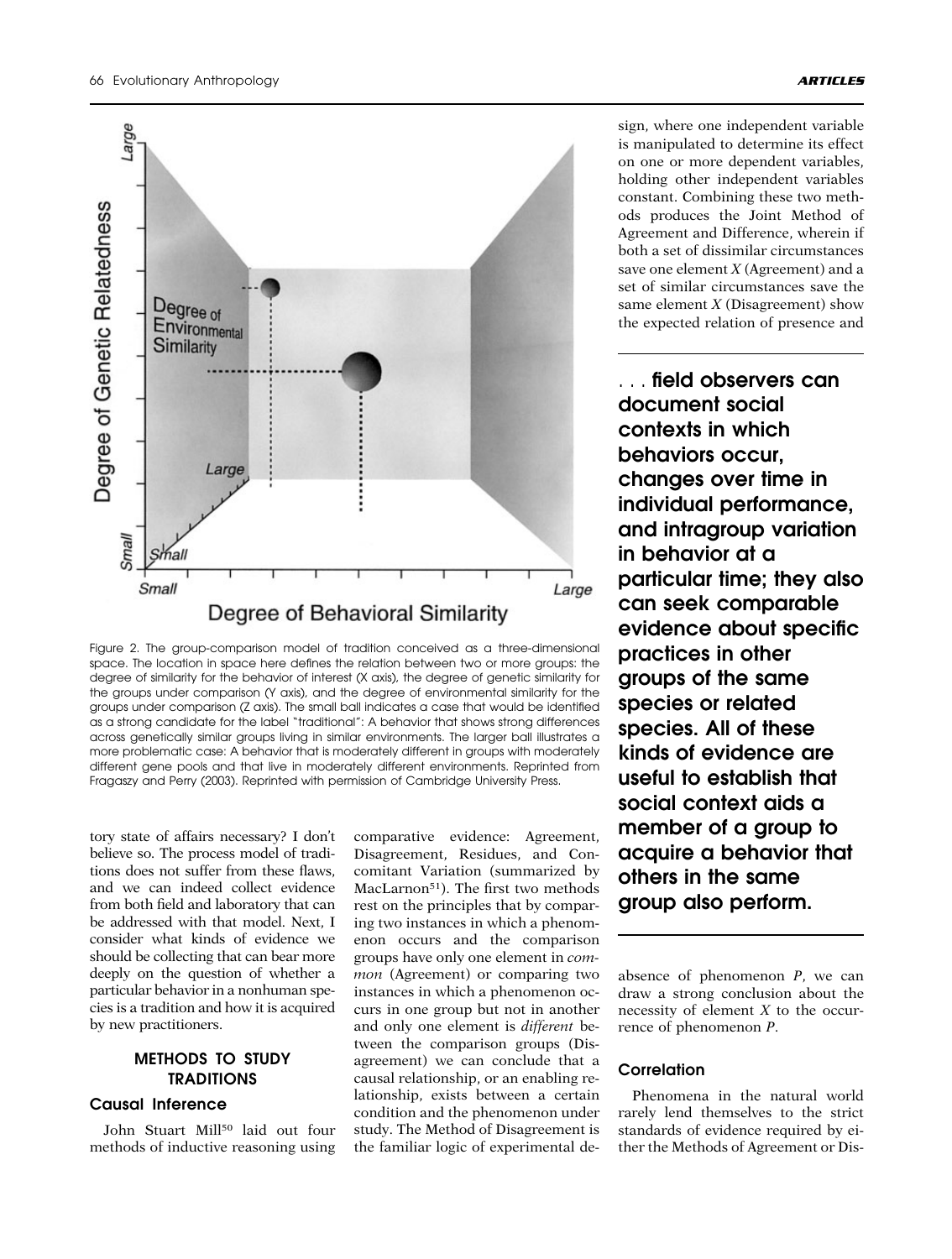agreement or their union (Joint Agreement and Disagreement) because the necessary experimental manipulations are rarely possible, and because multiple factors influence the occurrence of virtually all phenomena. Hence, the second two principles take on great importance for studies of naturally occurring phenomena. In these methods, we measure the magnitude of a phenomenon rather than its presence or absence.

In the Method of Residues (Mill's third method), one subtracts the magnitude of a phenomenon known to be associated with one set of conditions from its magnitude observed in a different, but closely related, set of conditions (ideally, similar conditions with one categorical difference). We attribute the difference, or residual, in the magnitude of the phenomenon to the differing conditions. For example, we may be interested in the frequency of grooming between groups that vary (ideally, only) with respect to the presence or absence of a particular kind of parasite.

The Method of Concomitant Variations (Mill's fourth method) similarly relies upon a comparison of the size of a phenomenon between two or more circumstances. In this method, one scales the magnitude of a particular relevant variable that varies in scalar fashion (say, risk of predation) with the magnitude of the phenomenon of interest (say, group size). In the case of the relationship between risk of predation and group size, the group is the unit of analysis. Van Schaik<sup>15</sup> uses this logic to evaluate the relationship between party size and the presence of putative traditions in chimpanzees. This method can also be used to evaluate the concordance between behavioral similarity in pairs of animals within a group, such as the use of a particular foraging technique, and some other aspect of their behavior with each other, such as the proportion of time they spend in proximity to one another, as illustrated in Panger and coworkers52 (see also Perry and coworkers35). In this case, the pair is the unit of analysis.

Neither of these methods (Residues or Concomitant variation) provides the clear evidence of causal or conditional relationship that the first two

methods do. Rather, they allow us to identify that a relationship exists between the degree of some condition between groups, or between dyads within a group, and the probability that the dyad shares a behavioral characteristic. One can imagine experimental designs with natural populations that could provide strong evidence of the necessity of social context for the perpetuation of a particular behavioral practice, as Laland and Hoppitt outline in this issue. Unfortunately, the designs involve wholesale removal and replacement

**Considering each new practitioner as a new link, and a series of links as a transmission chain, we can evaluate how rapidly new practitioners develop the behavior with differing forms of social support, how close the behavioral resemblance remains across links, and how different the patterns are in different social units. This task is easier if the behavior is present in some groups and not others,** ...

of natural populations, and thus are unlikely to be carried out very often. One may prefer the methods of strong inference (the first two methods) because they support a stronger conclusion about causal necessity and sufficiency for a given variable. However, when these methods are not possible, it is better to use correlational methods correctly than to use experimental logic incorrectly.

What evidence for social learning can we expect to collect from naturalistic observations? It is not possible to obtain the same evidence that we can obtain in experimental situations. Field observers cannot train an individual to serve as a demonstrator to others, nor can they group animals by skill levels on a given task. Observers of animals in natural settings cannot determine with certainty that the changes in behavior they observe across time in an individual's proficiency or form at some particular task reflect social influence on learning because they cannot rule out asocial influences by comparison with a set of individuals who encounter the task while alone (a control group). Nevertheless, field observers can document social contexts in which behaviors occur, changes over time in individual performance, and intragroup variation in behavior at a particular time; they also can seek comparable evidence about specific practices in other groups of the same species or related species. All of these kinds of evidence are useful to establish that social context aids a member of a group to acquire a behavior that others in the same group also perform.

#### **Longitudinal Methods**

The comparisons envisioned by Mills<sup>50</sup> to identify the contributions of some condition to the occurrence of a phenomenon do not exhaust our analytical strategies, however. We have an arsenal of other methods that support analysis of development. Developmental analyses concern *how* a characteristic comes about or changes through time in an individual and in groups. Longitudinal data relevant to understanding the origins of traditions in nonhuman animals come from studies of vocal learning in many taxa, but especially in birds.53,54 The now-classic developmental studies of Terkel<sup>55</sup> demonstrating the development of pine-cone stripping by young black rats whose mothers use this method of feeding are excellent examples. Mann and Sargeant<sup>56</sup> provide longitudinal data for convergent feeding techniques by mother and daughter bottlenose dolphins. In nonhuman primates, the best examples of developmental studies relevant to understanding the origins of shared practices are those of stone handling by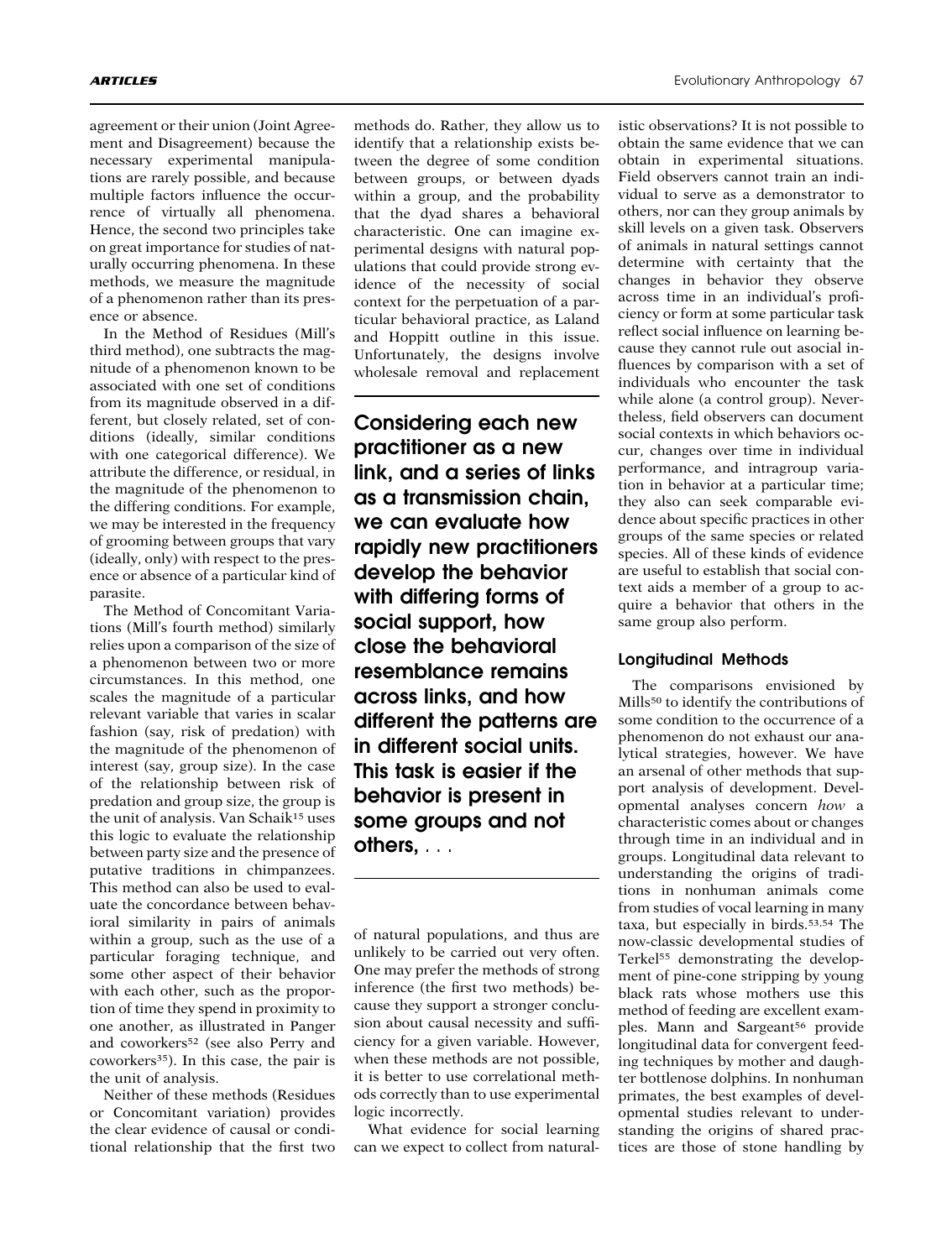Japanese macaques,46,57 the development of nut-cracking by young chimpanzees,58 and the development of various feeding techniques by young orangutans.59

## **Examining Appropriate Hypotheses**

Sometimes those conducting naturalistic observations argue that demonstrating the necessity of social learning in the generation of similar behaviors in different individuals requires ruling out all plausible alternative explanations (usually, environmental sources, such as resource availability, and presumed genetic differences).2,60 Unfortunately, it is a logical impossibility to rule out all other mechanisms besides social learning that might produce similar behaviors in two or more individuals on the basis of observations of spontaneous behavior in natural settings. Field observations simply cannot provide the data necessary for such strong inferences. This is a misguided attempt to use the logic of the Method of Agreement when the elements needed to use this logic are not available (see Dewar45 for a similar argument). It is logically possible, however, to adopt the Method of Residues or of Concomitant Variations and to show that social learning aids the generation of similar behaviors. This can be done, for example, by documenting the development of skill as a function of the extent of social support during learning (correlating rate of skill development in several individuals with extent of social support). To confirm that social learning aids in the generation of similar behaviors, we need to document the spread of a specific behavior to multiple new practitioners in a variety of circumstances. Considering each new practitioner as a new link, and a series of links as a transmission chain, we can evaluate how rapidly new practitioners develop the behavior with differing forms of social support, how close the behavioral resemblance remains across links, and how different the patterns are in different social units. This task is easier if the behavior is present in some groups and not others, and logically even easier if a behavioral innovation

is observed at the outset and its spread followed within a group. It is still possible, however, even if the behavior is present in all groups.

#### **Persistence**

Some authors emphasize the persistence of a behavioral pattern across biological generations as necessary to accord it the status of a tradition.2,43 As may be surmised from the "traditions space" model provided in Figure

**Genetic and environmental circumstances surely affect behavior, and they do so by influencing development, not by acting outside of development. Positing genetic and environmental influences on behavior in no way removes the requirement for a developmental understanding of behavior. It simply acknowledges that development occurs within a particular context.**

1 and discussed earlier, I find this requirement too restrictive. Traditions that endure across generations allow one generation to influence the conditions of natural selection of the next generation; the selective environment is scaffolded for the next generation by the behavior of the previous one, and thus traditions can have effects on fitness. However, in theory, even ephemeral traditions (lasting only a portion of the individual's life span) can have fitness consequences. Vocal traditions in many taxa drift in less than a life span; degree of adherence to the traditional song of the moment can still influence a singer's appeal to the opposite sex, and therefore the individual's fitness. As Perry and Manson<sup>31</sup> argue, there are theoretical reasons why social conventions indicating affiliation between members of a dyad in general should have short durations.

In any case, identifying the frequency and distribution of a behavior in any population or set of populations at one point in time or over time *cannot* inform us of the contribution of social influences to the generation of that behavior. We need to learn whether social context aids in the generation of the shared behavior to evaluate a candidate tradition. This may seem difficult to achieve in natural settings, but the situation is far from hopeless. There are many different forms of evidence that can elucidate the critical third dimension in traditions, that of social contributions to the generation of the behavior in new practitioners.

#### **CONCLUSION**

I have proposed that we can conceptualize traditions as behaviors located within a specific region of the threedimensional space defined by the axes of temporal duration, proportion of population displaying the practice, and contribution of social influences on the generation of new practitioners (the process model of traditions space; see Figure 1). The heuristic process model makes it clear why documenting group specificity and long (even intergenerational) duration of a behavior, currently the most frequently used data to argue for or against the status of a behavior as traditional in a particular group, will never be sufficient to make a strong claim for that status. The third dimension, contribution of social influence, must be examined in its own right; it is neither derivative of, nor predicted by, the other two dimensions. We do not yet have a principled basis to specify numerical values defining the area of traditions; that awaits further theoretical developments. However, the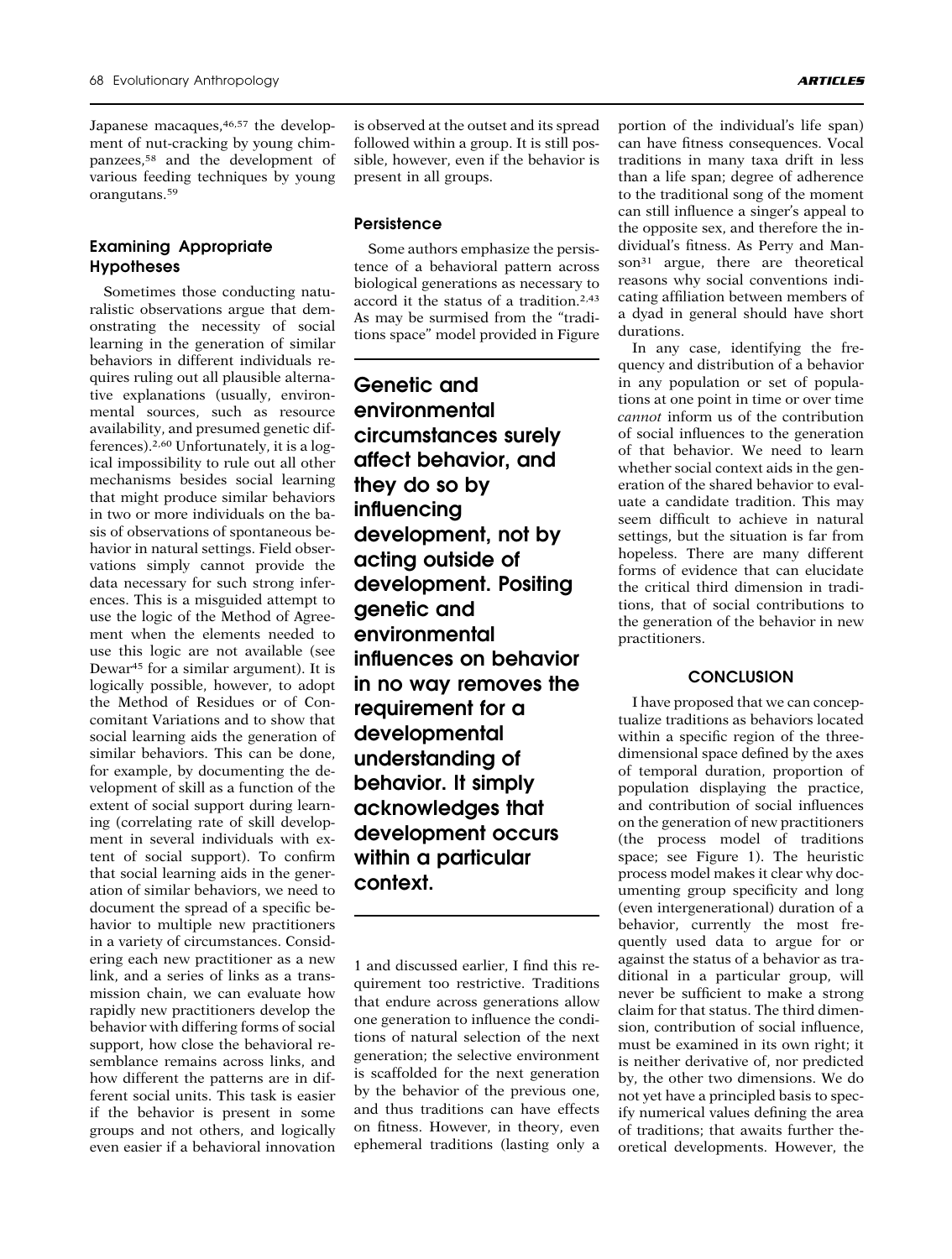process model of traditions nudges us to look for ways to measure the effects of social influence on acquisition to achieve adequate definitional rigor for the phenomenon. This task is important no matter what level of explanation is under consideration. Field observations can illuminate traditions by documenting behavioral variation within groups in conjunction with patterns of social affiliations or (a less powerful method) across sites and the generation of skilled practice by new practitioners. Longitudinal data relevant to acquisition will enable us to identify traditions more rigorously than has been the case previously. Contemporary researchers are developing new ways of doing these things in studies of nonhuman primates.5,31 Avian researchers have been doing this for some time.53

The take-home message is simply this: Clear concepts and sound logic will support vigorous study of traditions in nonhuman animals, and vigorous study of traditions in nonhuman animals can contribute to a biologically meaningful understanding of culture. I hope that the process model espoused here (see also Fragaszy and Perry5) is a step in this direction.

#### **ACKNOWLEDGMENTS**

I thank Susan Perry for many discussions about comparison and process models of traditions, and Charles Janson for helpful comments on a previous version of this article. Portions of this article are drawn from Fragaszy and Perry.7

#### **REFERENCES**

**1** McGrew WC. 1992. Chimpanzee material culture: implications for human evolution. Cambridge: Cambridge University Press.

**2** McGrew WC. 1998. Culture in nonhuman primates? Ann Rev Anthropol 27:301–328.

**3** Boesch C, Tomasello M. 1998. Chimpanzee and human cultures. Curr Anthropol 39:91–604. **4** Whiten A, Goodall J, McGrew W, Nishida T, Reynolds V, Sugiyama Y, Tutin C, Wrangham R, Boesch C. 2001. Charting cultural variation in chimpanzees. Behaviour 138:1481–1516.

**5** Fragaszy D, Perry S. 2003. The biology of traditions: models and evidence. Cambridge: Cambridge University Press.

**6** Laland KN, Hoppitt W. 2003. Do animals have culture? Evol Anthropol 12. In press.

**7** Fragaszy D, Perry S. 2003. Towards a biology of traditions. In: Fragaszy D, Perry S, editors. The biology of traditions: models and evidence. Cambridge: Cambridge University Press. p 1–32.

**8** Laland K, Odling-Smee J, Feldman M. 2000. Niche construction, biological evolution, and cultural change. Behav Brain Sci 23:131–146.

**9** Odling-Smee F, Laland K, Feldman M. 1996. Niche construction. Am Nat 147:641–648.

**10** Lewontin R. 1978. Adaptation. Sci Am 239: 156–169.

**11** Durham W. 1991. Coevolution: genes, culture, and human diversity. Stanford: Stanford University Press.

**12** Pulliam R. 2000 (November). Gaia, evolution, and the theory of niche construction. Colloquium presented to the Institute of Ecology, University of Georgia, Athens, GA.

**13** Alvard M. 2003. The adaptive nature of culture. Evol Anthropol 12. In press.

**14** Laland KN, Kendall JR. 2003. What the models say about social learning. In: Fragaszy D, Perry S, editors. The biology of traditions: models and evidence. Cambridge: Cambridge University Press. p 33–55.

**15** van Schaik C. 2003. Local traditions in orangutans and chimpanzees: social learning and social tolerance. In: Fragaszy D, Perry S, editors. The biology of traditions: models and evidence. Cambridge: Cambridge University Press. p 297– 328.

**16** Fragaszy D, Visalberghi E. 2001. Recognizing a swan: socially-biased learning. Psychologia 44: 82–98.

**17** Johnson, C. 2001. Distributed primate cognition. A review. *Animal Cognition.*

**18** Thelen E, Smith L. 1994. A dynamic systems approach to the development of cognition and action. Cambridge: MIT Press.

**19** van Gelder T. 1998. The dynamical hypothesis in cognitive science. Behav Brain Sci 21:615–665. **20** Reed ES. 1996. Encountering the world. New York: Oxford University Press.

**21** Damasio A. 1994. Descartes' error: emotion, reason, and the human brain. New York: Putnam.

**22** Ingold T. 1998. Commentary on Boesch and Tomasello: chimpanzee and human cultures. Curr Anthropol 39:605–606.

**23** Matsuzawa T, Biro D, Humle T, Inoue-Nakamura N, Tonooka R, Yamakoshi G. 2001. Emergence of culture in wild chimpanzees: education by master-apprenticeship. In: Matsuzawa T, editor. Primate origins of human cognition and behavior. Tokyo: Springer Verlag. p 557–574.

**24** Coussi-Korbel S, Fragaszy DM. 1995. On the relation between social dynamics and social learning. Anim Behav 50:1441–1453.

**25** Russon A. 1997. Exploiting the expertise of others. In: Byrne R, Whiten A, editors. Machiavellian intelligence II: extensions and evaluations. Cambridge: Cambridge University Press. p 174–206.

**26** Byrne. 1999. Imitation without intentionality: using string parsing to copy the organization of behavior. Anim Cogn 2:63–72.

**27** Domjan M, Cusato B, Villarreal R. 2000. Pavlovian feed-forward mechanisms in the control of social behavior. Behav Brain Sci 23:235–249. **28** Laland K, Richerson P, Boyd R. 1996. Developing a theory of animal social learning. In: Heyes C, Galef BG Jr., editors. Social learning in animals: the roots of culture. New York: Academic Press. p 129–154.

**29** Richerson PJ, Boyd R. 2000. Climate, culture and the evolution of cognition. In: Heyes C, Huber L, editors. The evolution of cognition. Cambridge: MIT Press. p 329–346.

**30** Kawai M. 1965. Newly-acquired pre-cultural

behavior of a natural troop of Japanese monkeys on Koshima Island. Primates 6:1–30.

**31** Perry S, Manson JH. 2003. Traditions in monkeys. Evol Anthropol 12:71–81.

**32** Laland K, Williams K. 1997. Shoaling generates social learning of foraging information in guppies. Anim Behav 53:1161–1169.

**33** Laland K, Williams K. 1998. Social transmission of maladaptive information in the guppy. Behav Ecol 9:493–499.

**34** Helfman G, Shultz E. 1984. Social transmission of behavioural traditions in a coral reef fish. Anim Behav 32:379–384.

**35** Perry S, Panger M, Rose L, Baker M, Gros-Louis J, Jack K, MacKinnon K, Manson J, Fedigan L, Pyle K. 2003. Traditions in wild whitefaced capuchin monkeys. In: Fragaszy D, Perry S, editors. The biology of traditions: models and evidence. Cambridge: Cambridge University Press. p 391–425.

**36** Box H. 1984. Primate behaviour and social ecology. London: Chapman and Hall.

**37** Tomasello M. 1990. Cultural transmission in the tool use and communicatory signalling of chimpanzees? In: Parker S, Gibson K, editors. "Language" and intelligence in monkeys and apes. Cambridge: Cambridge University Press. p 274–311.

**38** Galef BG. 1988. Imitation in animals: history, definition, and interpretation of data from the psychological laboratory. In: Zentall T, Galef BG Jr., editors. Social learning: psychological and biological perspectives. Hillsdale, NJ: Erlbaum. p 3–28.

**39** Tomasello M. 1994. The question of chimpanzee culture. In: Wrangham R, McGrew W, de Waal F, Heltne P, editors. Chimpanzee cultures. Cambridge: Harvard University Press. p 301–317. **40** Bikhchandani S, Hirshlifer D, Welch I. 1998. Learning from the behavior of others: conformity, fads, and informational cascades. J Econ Perspect 12:151–170.

**41** Heyes C. 1993. Imitation, culture and cognition. Anim Behav 46:999–1010.

**42** Sugiyama Y. 1993. Local variation of tools and tool use among wild chimpanzee populations. In: Berthelet A, Charaillon J, editors. The use of tools by human and nonhuman primates. New York: Oxford University Press. p 175–187.

**43** Whiten A, Goodall J, McGrew W, Nishida T, Reynolds V, Sugiyama Y, Tutin C, Wrangham R, Boesch C. 1999. Cultures in chimpanzees. Nature 399:682–685.

**44** Rendell L, Whitehead H. 2001. Culture in whales and dolphins. Behav Brain Sci 24:309– 382.

**45** Dewar G. 2003. The cue reliability approach to social transmission: designing tests for adaptive traditions. In: Fragaszy D, Perry S, editors. The biology of traditions: models and evidence. Cambridge: Cambridge University Press. p 127– 158.

**46** Huffman M, Hirata S. 2003. Biological and ecological foundations of primate behavioral tradition. In: Fragaszy D, Perry S, editors. The biology of traditions: models and evidence. Cambridge: Cambridge University Press. p 267–296.

**47** Lehrman D. 1970. Semantic and conceptual issues in the nature-nurture problem. In: Aronson L, Tobach E, Lehrman D, Rosenblatt J, editors. Development and evolution of behavior. San Francisco: Freeman Press. p 17–52.

**48** Gottlieb G. 1992. Individual development and evolution: the genesis of novel behavior. New York: Oxford University Press.

**49** Michel G, Moore C. 1996. Developmental psychobiology. Cambridge: MIT Press.

**50** Mill JS. 1872/1967. A system of logic: ratioci-